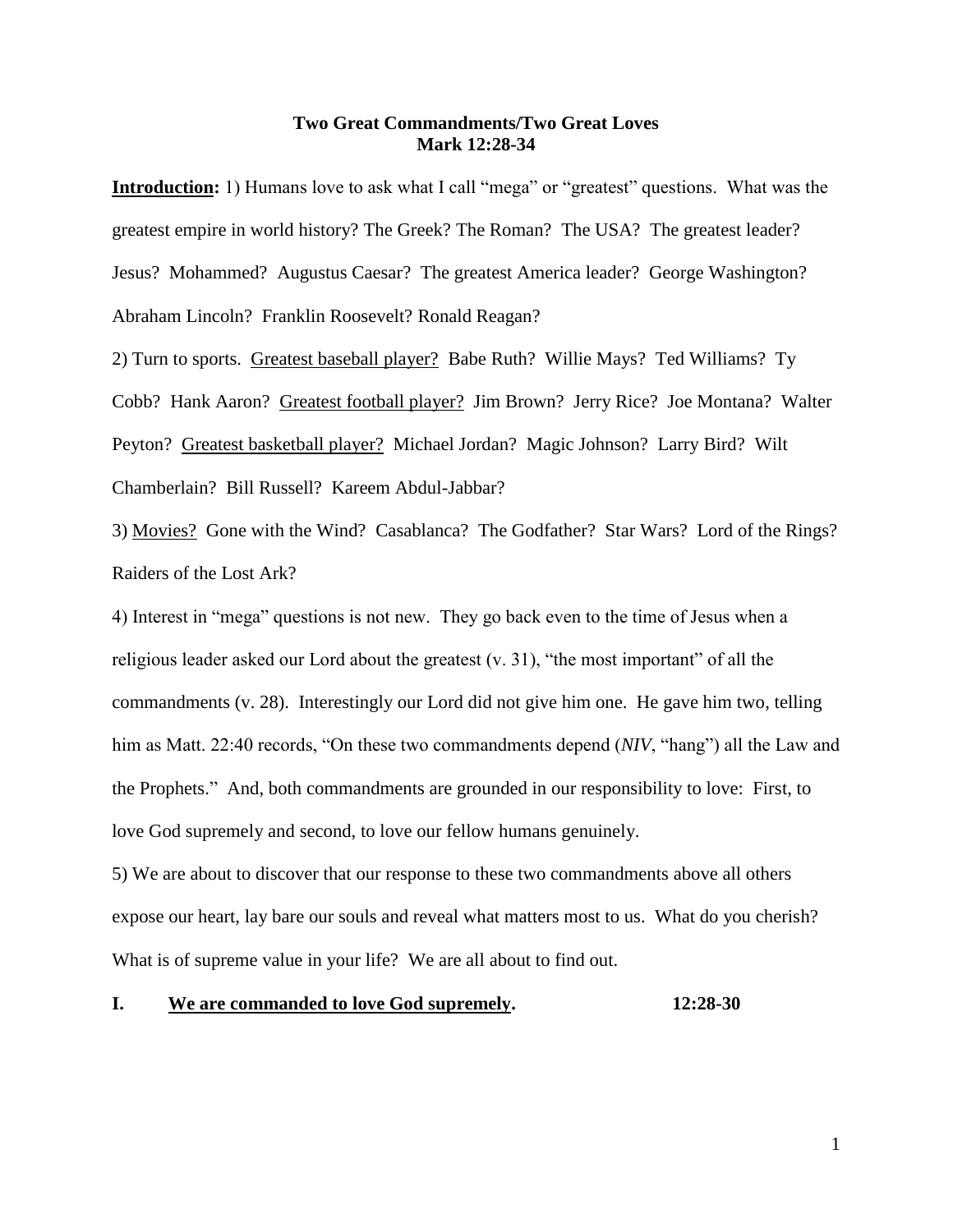- A scribe (11:28), a religious lawyer had come to Jesus. He had overheard our Lord's disputes with the Sanhedrin (11:27), the Pharisees and Herodians (12:13) and the Sadducees (12:18). He also saw that Jesus "answered them well" (v. 28).
- Without malice or ill will this man asked Jesus a question that was often bantered about in religious circles, "Which commandment is the most important of all?" Which one would you say is the greatest? This is not as easy as it sounds. In fact the question simply continued a long running debate among the religiously minded.
- The rabbinic tradition had isolated 613 commandments in the first 5 books of the  $\bullet$ Bible, the Torah. 365 were negative and 248 were positive. Some were "light" making less demand, while others were viewed as "heavy" with severe repercussions for disobedience. Jesus himself appears to acknowledge this in Matt 5:19 where he says, "Therefore whoever relaxes one of the least of these commandments and teaches others to do the same will be called least in the kingdom of heaven, but whoever does them and teaches them will be called great in the kingdom of heaven." So this scribe asked Jesus to "declare Himself." Our Lord gladly obliges and His answer takes us to the core of what really matters in life, what is of supreme importance.

### 1) Love God for who He is. 12:29

Jesus responds quick and to the point, "The most important is" (lit. "the first is")… He then quotes what Israel called the "Shema" found in Deut. 6:4-5, "Hear, O Israel the Lord our God is one. And you shall love the Lord your God with all your heart and with all your soul and with all your mind and with all your strength." This confession was recited by every devout Jew morning and evening.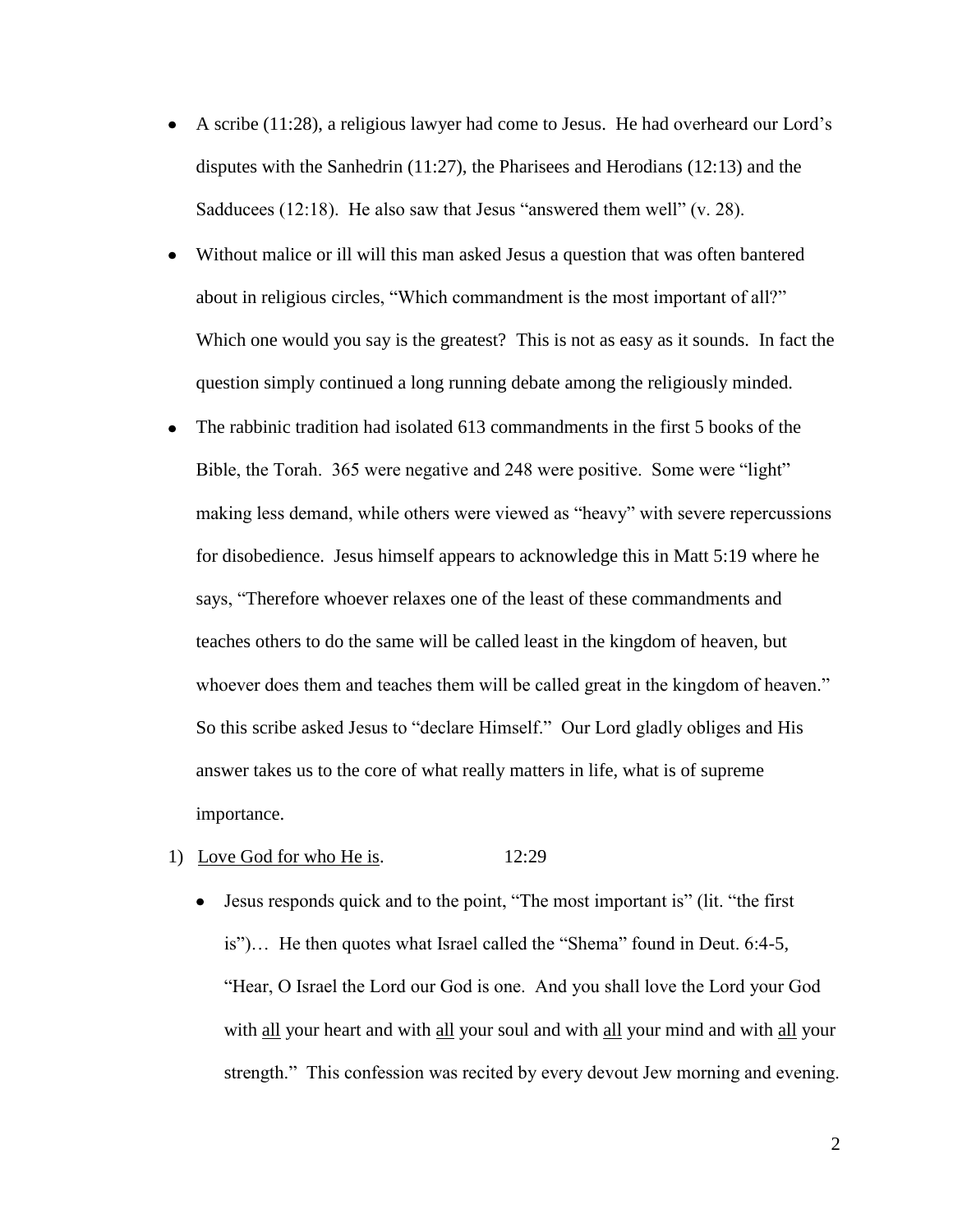"It was and is as important to Judaism as is the Lord's Prayer or the Apostles' Creed to Christianity." (Edwards, 371).

- Note the first sentence, "The Lord (*Yahweh*) our God (*Elohim*), the Lord  $\bullet$ (*Yahweh*) is one." Here is the heart and soul of the Hebrew faith, yes, of Christianity.
	- *Yahweh* is His covenant Name given to His people.
	- *Yahweh* is our God and only our God. We have no other.
	- *Yahweh* is one. He is one in essence and existence. He alone is God and there is no other.
- This is a powerful statement of uniqueness and exclusivity. Our God is God  $\bullet$ alone and our God alone will only accept our exclusive worship, love, devotion and allegiance. Teachers of the Law and theologians could debate all they want but Jesus begins by bringing them back to the basics, the fundamental, nonnegotiables of the faith.
- We should love this God because of who He is.  $\bullet$

We should love this God because He is our God.

What kind of God is He? Here the words of a  $2<sup>nd</sup>$  great confession of the Hebrew faith found in Exodus 34:6-7, "The Lord passed before him [Moses] and proclaimed, "The Lord, the Lord, a God merciful and gracious, slow to anger, and abounding in steadfast love and faithfulness, keeping steadfast love for thousands, forgiving iniquity and transgression and sin, but who will by no means clear the guilty, visiting the iniquity of the fathers on the children and the children's children, to the third and the fourth generation."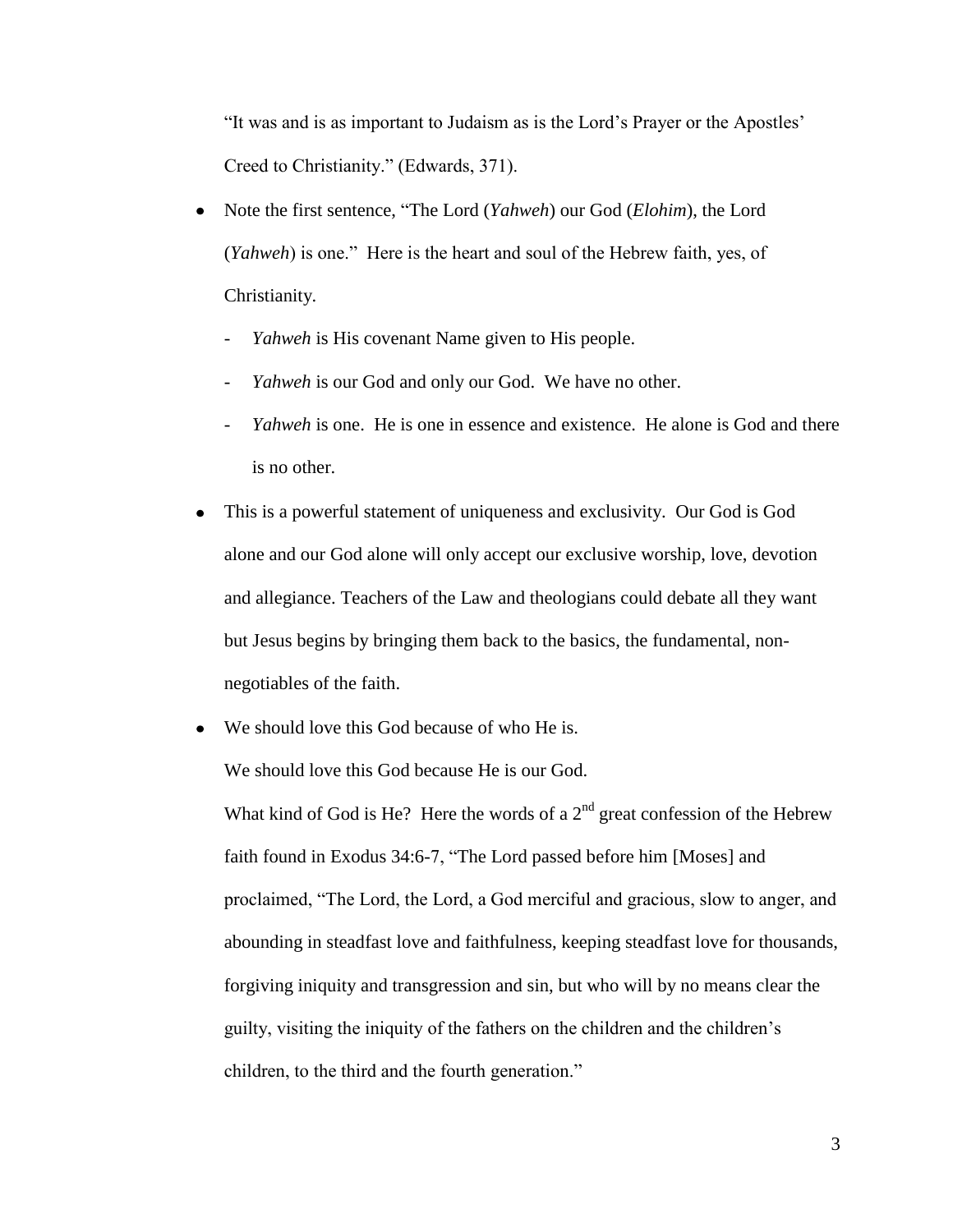Furthermore, the context of the "Shema" is quite instructive. To love God is to obey his commandments and statues "all the days of your life" (Deut. 6:2). To love God means you will teach these commandments to your children and grandchildren (6:2) when you sit, walk, lie down and rise up (6:7), remembering He is the God "who brought you out of the land of Egypt, out of the house of slavery" (6:12). To love God supremely means "You shall not go after other gods, the gods of the peoples who are around you – for the Lord your God (*Yahweh* your *Elohim*) in your midst is a jealous God…" (6:14).

So love God for who He is. Second:

### 2) Love God with all you are. 12:30

- $\bullet$ The repetition of the word "all" (4x) is significant as it emphasized the comprehensive nature of how we are to love *Yahweh* our *Elohim*, the Lord our God. What is called for is a total response of love and devotion to our Great God. Indeed the four-fold use of heart, soul, mind and strength is not intended as a "psychological analysis of human personality", but a call to love God wholly and completely. Kent Hughes says it so well, "It does not take much of a man to be a believer, but it takes all there is of him!" (*Mark*, vol. 2, 115).
- Still, we can note the following:  $\bullet$ 
	- Heart speaks to our emotions, the real me on the inside (See Ex. 20:3).
	- Soul speaks to the spirit, the self-conscious life (See Ps. 42:1-2).
	- Mind speaks to our intelligence and thought life (See 2 Cor 10:3-5).
	- Strength speaks to our bodily powers, perhaps even the will (See Rom 12:1).
	- It is easy to see there is overlap in these categories of human personality.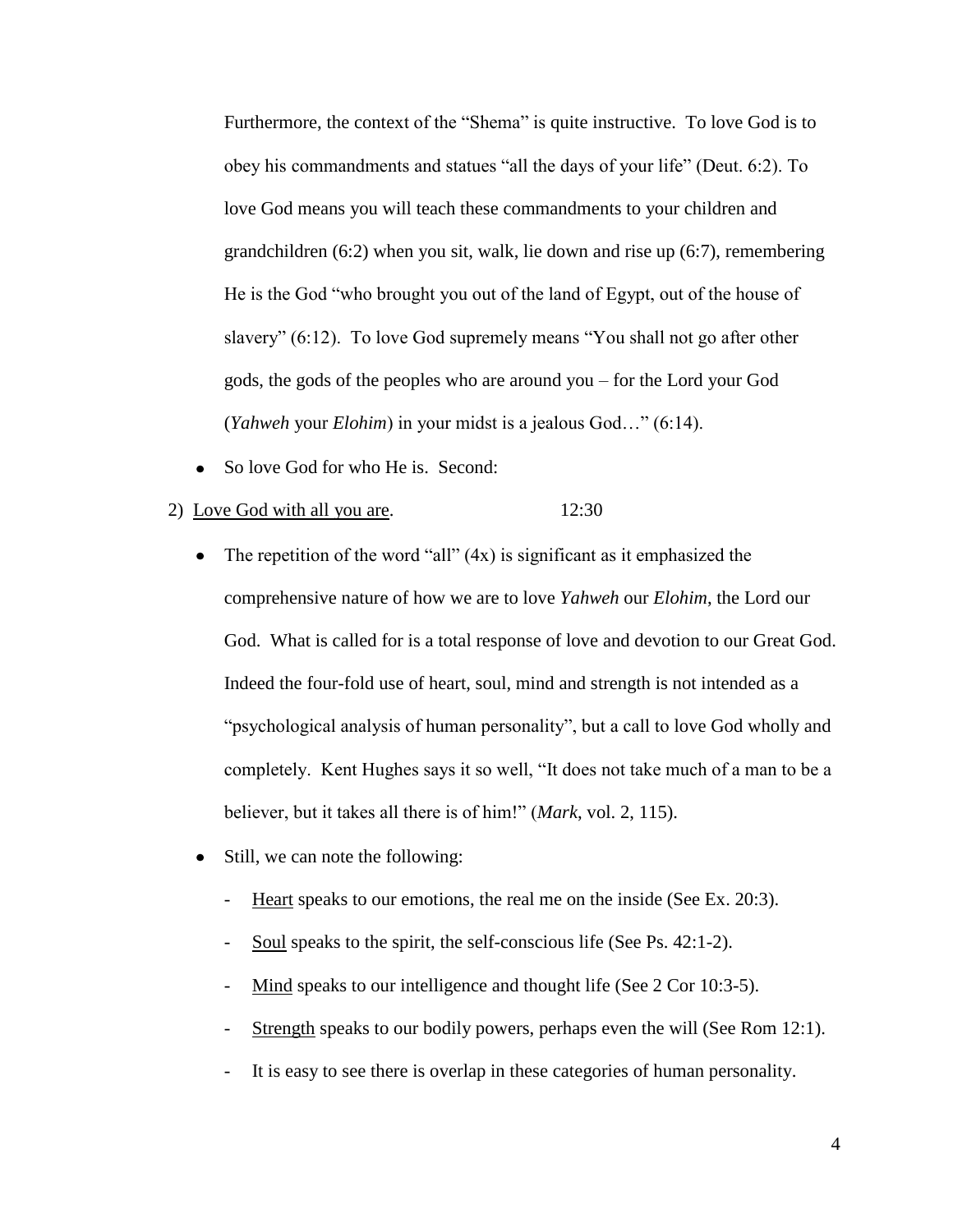Sinclair Ferguson says, "God is never satisfied with anything less than the devotion of our whole life for the whole duration of our lives" (*Mark*, 200).

- Pastor Sam Storms points out a beautiful analogy of how a man's love for his  $\bullet$ wife gives insight into his love for his God. Drawing from his observations and formulating them in the form of a series of questions helps us, I believe, to evaluate our "love life" when it comes to rightly loving God.
	- 1) Is the Lord the all-consuming passion of my life?
	- 2) Do I have a deep, intense and abiding affection for my Lord?
	- 3) Am I loyal to my God with an exclusive love?
	- 4) Do I resist and even oppose anything or anyone that seeks to do my Lord harm?
	- 5) Am I zealous to, with grace, defend my Lord's name and honor?
	- 6) Do I enjoy spending time with my Lord?
	- 7) Do I do things that please my Lord and increase His joy?
	- 8) Do I brag on my Lord to others?
	- 9) Do I tell my Lord that I love him?
	- 10) Do I talk with my Lord as much as I can?
- Remember: these are not things I do to get God to love me. They are things I do because I am loved by Him and because I love Him. I never lose sight of the fact that I do not love Him to get Him to love me. I love Him because He first loved me (1 John 4:10).

# **II. We are commanded to love others genuinely. 12:31-34**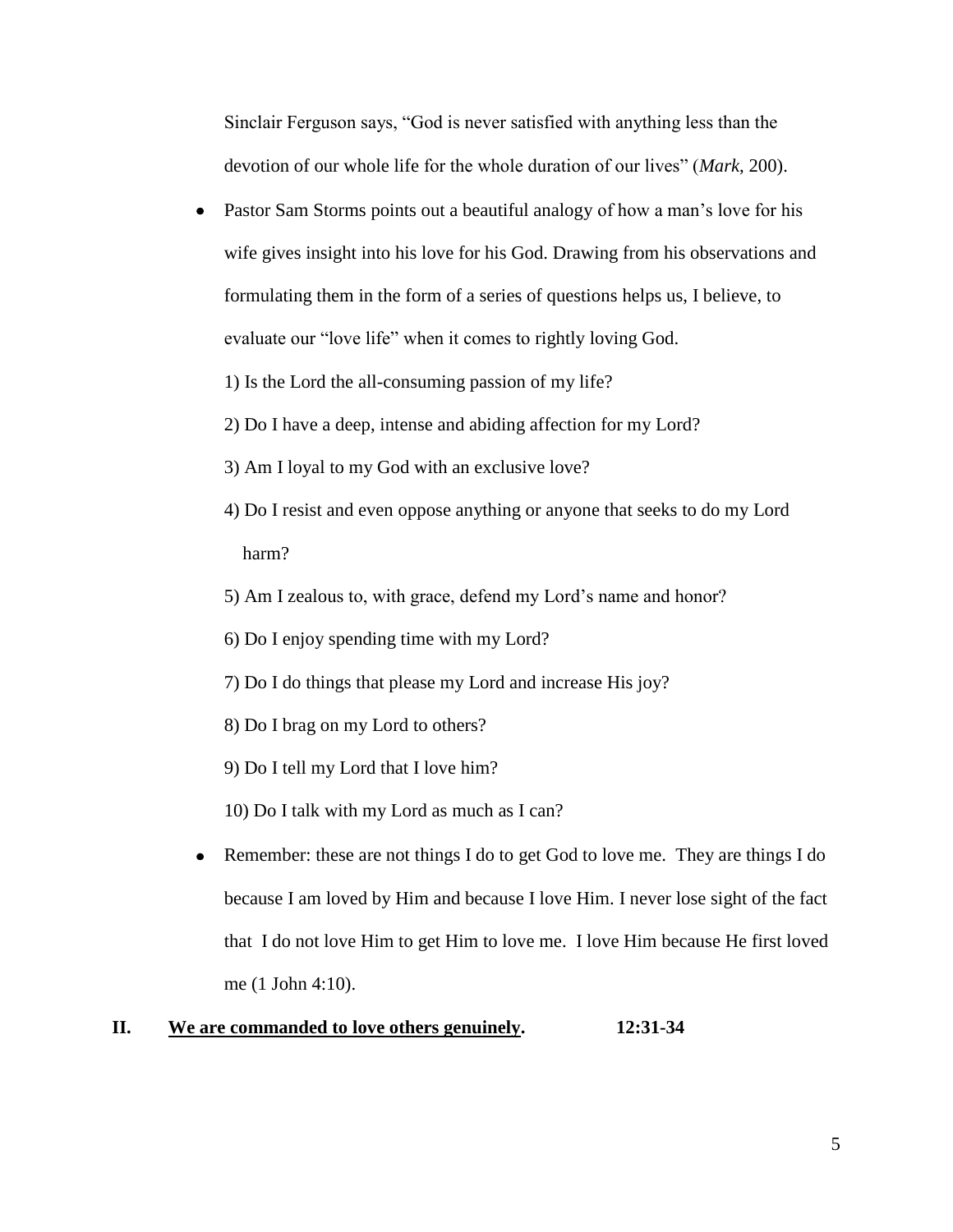- As is so often the case, Jesus gives us more than we ask for! The religious lawyer wants to know what commandment is the most important. Jesus responds by telling him there are two that hang together, that go together. Why? Because how you respond to the first (loving God) will determine how you respond to the second (loving your neighbor). And, when you obey the  $2<sup>nd</sup>$  it will give evidence that you have embraced the first. In other words loving God and loving my neighbor are twins never to be separated.
- Tim Keller says it so well, "Jesus shows us that love actually defines the lawful life"  $\bullet$ and "He shows us that the law actually defines the loving life." Further Keller notes, "When Jesus says all the laws boil down to "love God and neighbor", He is saying we have not fulfilled a law by simply avoiding what the law prohibits but we must also do and be what the law is really after – *namely* love" (Keller notes).

### 1) Such love is legitimately selfish. 12:31

- Jesus adds Leviticus 19:18 as a complement to Deuteronomy 6:4-5. Growing out of my love for God I love those who have been created by God in His image. Neighbor is not used here in a restrictive sense. All of humanity, even my enemies, are in view (see Luke 10:25-29).
- Some hear the phrase "you shall love your neighbor as yourself" and wrongly  $\bullet$ think how narcissistic. Jesus, the unselfish one, actually tells me to selfishly love myself. How do we make sense of this? First, there is a healthy kind of self love that is cognizant of the truth that we are the objects both of the "creating" and "redeeming" love of our God. To hate myself is actually an offense to God and calls into question His wisdom and goodness. Second, the love a person naturally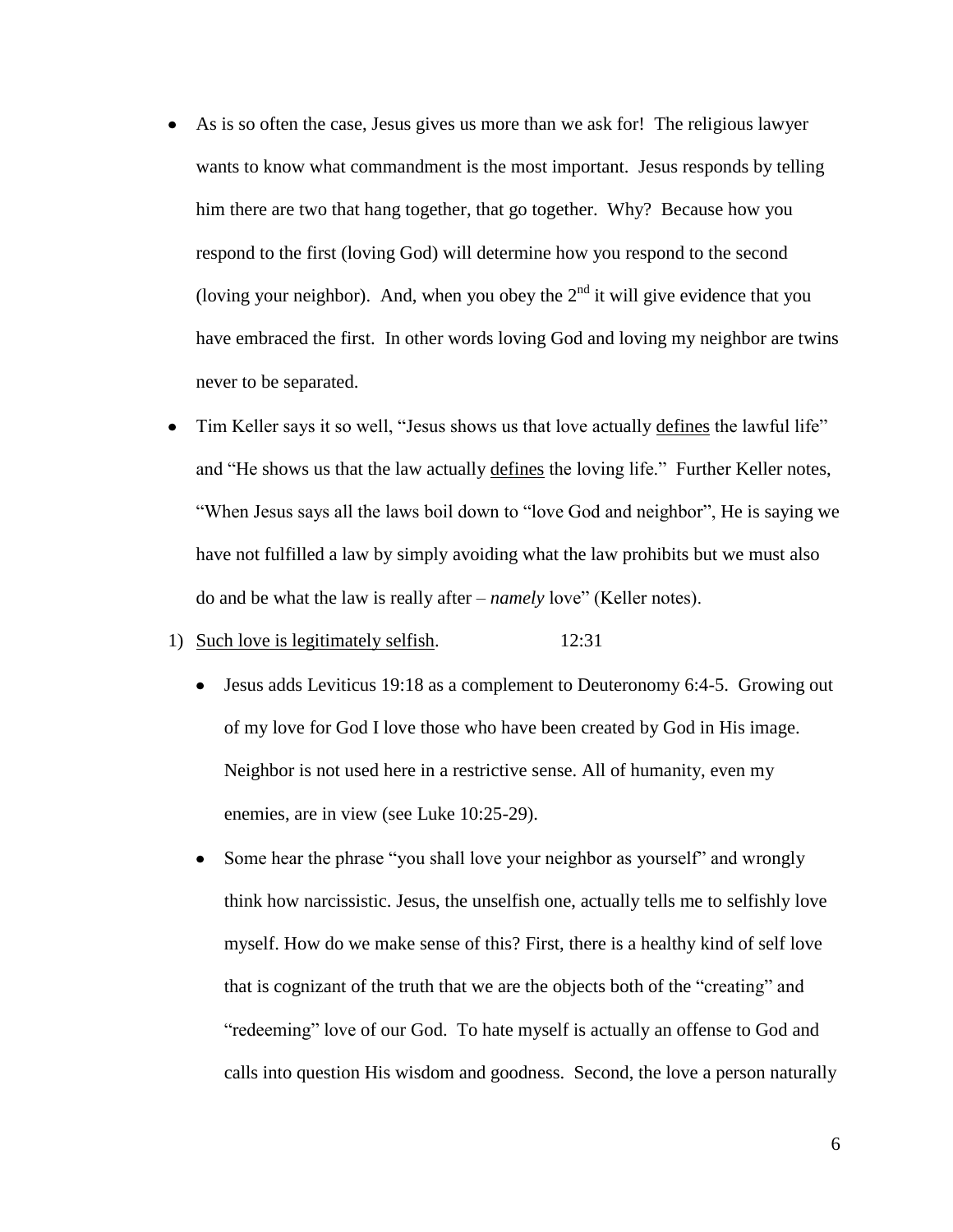has for himself is now "turned out" toward others. The object of my affection and concern moves from me to others (cf. Phil 2:3-5). Third, the fact that this is a command makes clear that the primary focus is on our actions and not our feelings or emotions. Fourth, there is certainly a mysterious paradox in all this, for the same Jesus who tells us to love ourselves also tells us to deny ourselves and die to ourselves (Mark 8:34). In other words the more I truly love myself the more I will deny myself and love others. To love my neighbor as myself means I will serve the needs of others with all the energy, passion and zeal with which I serve and attempt to meet my own needs. However, only by loving my God supremely will I be able to love others, "all others," genuinely. And, as I love others genuinely I demonstrate that I love my God supremely. No wonder Jesus said, "There is no greater commandment than these."

Don Carson preached a wonderful sermon at Southeastern Baptist Theological Seminary in Feb. 2012 at a large college conference that really helped us see what it means to love others genuinely. He also taught all of us a good lesson in hermeneutics or biblical interpretation. He encouraged us to examine the context in which Lev. 19:18 was located. There you discover that loving your neighbor as yourself means a lot! Among other things it means that you will 1) care for the poor (19:10), 2) not steal (19:11), 3) not lie (19:11), 4) be fair in business dealings (19:14), 5) care for the deaf (19:14), 6) care for the blind (19:14), 7) deal justly with all (19:15), 8) avoid slander (19:16), 9) not "jeopardize" (HCSB) the life of your neighbor (19:16), 10) not "hate your brother in your heart" (19:17), 11) rebuke your neighbor when necessary for his and your good (19:17), and 12) not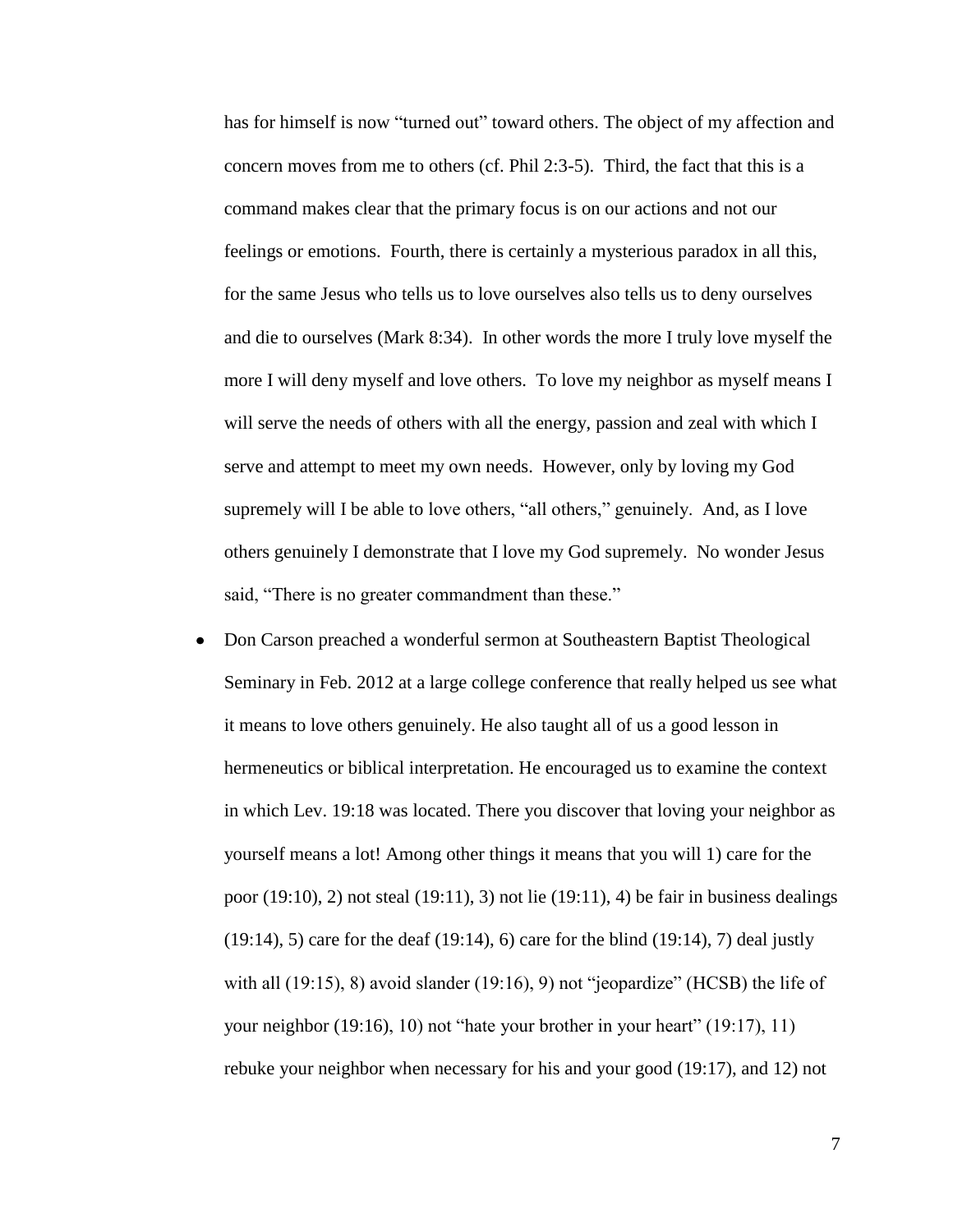take revenge or bear a grudge against others (19:18). Wow! God does not leave it to our imaginations as to what He means when He tells us to love our neighbors as yourself.

### 2) Such love is a true sacrifice. 12:32-33

- The scribe responded with delight to our Lord's answer. First, he affirmed Jesus' creedal confession of the exclusive monotheism of the one true God (v. 32).
- $\bullet$ Second, he affirmed the comprehensive love, devotion and worship our God is worthy to receive (33a).
- Third, he adds an insight that verse 34 reveals drew the praise and applause of Jesus (33b).

To love God supremely and our neighbor genuinely "is much more than all whole burnt offerings and sacrifices." He now sees "real religion" ultimately is a matter of the heart. Religious rituals always must give way to the superiority of a right relationship with God and others. Even the most sacred of religious rituals and service do not trump my love for my God and others. Indeed they have no real meaning or significance at all unless they are expressions of our love for Jesus and others. Such spiritual insight finds its echo in the Old Testament at numerous points:

- 1 Sam 15:22: "And Samuel said, "Has the Lord as great delight in burnt offerings and sacrifices, as in obeying the voice of the Lord? Behold, to obey is better than sacrifice, and to listen than the fat of rams."
- Prov. 21:3: "To do righteousness and justice is more acceptable to the Lord than sacrifice."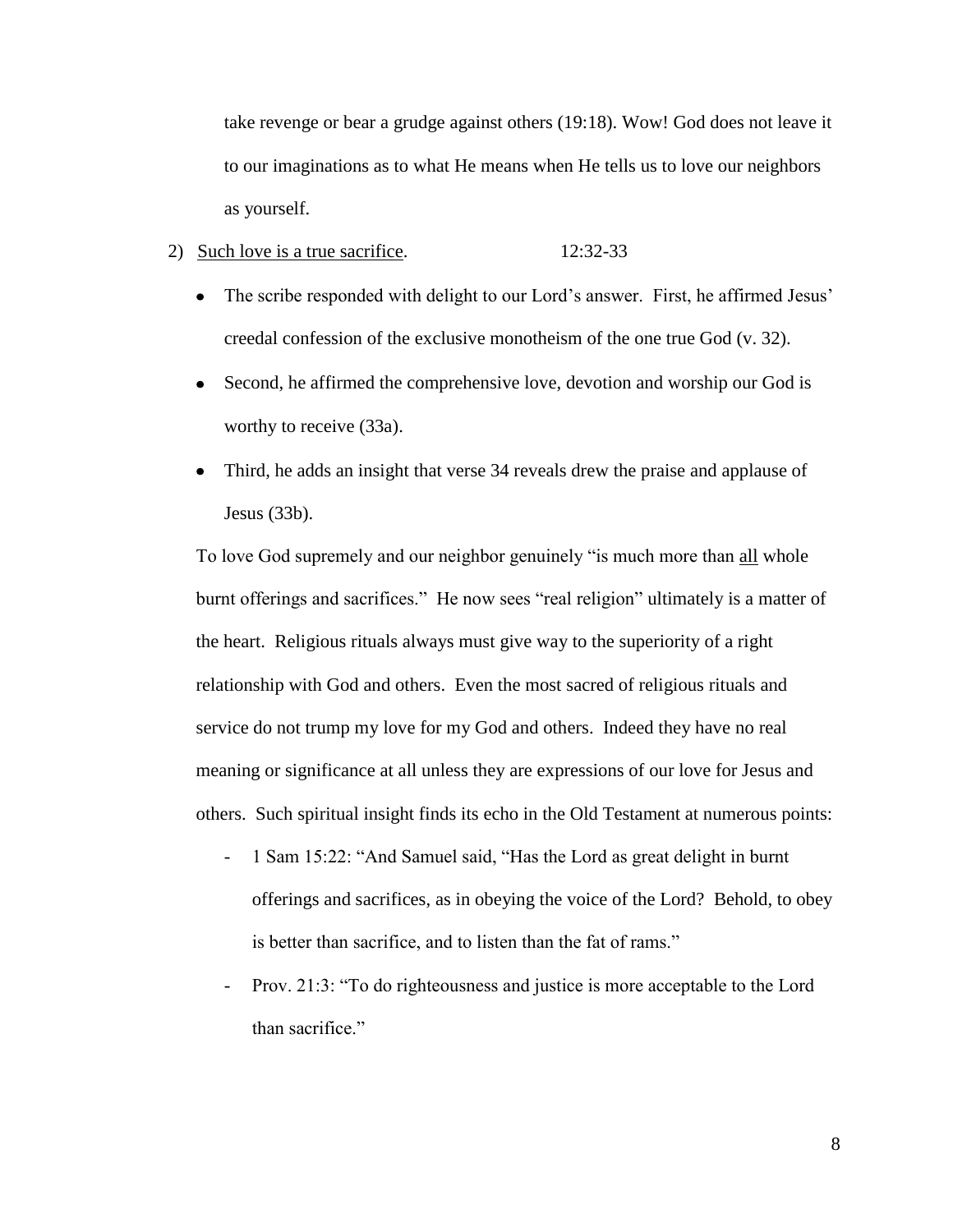- Hosea 6:6: "For I desire steadfast love and not sacrifice, the knowledge of God rather than burnt offerings."
- 3) Such love is crucial to salvation. 12:34
	- Mark informs us that Jesus was pleased with the scribe's answer ("Jesus saw he answered wisely").
	- Jesus then brought the conversation to a close by telling the man, "You are not far  $\bullet$ from the kingdom of God." What did Jesus mean by this? I think the answer is clear. It is not you are close so try harder! It is not work harder and you will make it! Nothing could be further from the truth. Rather, the man has come to see that ultimately eternal life, entering the Kingdom of God, is a matter of the heart and not ritual. It is a matter of heart devotion not hard duty. Obeying rules and regulations will never get me into the kingdom because I can never do enough or measure up to God's perfect standard. No, I need a new me. I need a new heart. I need the grace and mercy of my God who can make me a new creation in Christ (2 Cor 5:17). I need to draw near to the One who has brought the kingdom of God near (Mark 1:15). I need to draw near to Jesus. One draws near and enters the kingdom not by religion. One draws near and enters this kingdom by a relationship with Jesus, a relationship that results in loving God supremely and others genuinely.

# **Conclusion:**

• I believe the apostle John was especially impacted by what Jesus said on this occasion as He approached His passion and His brutal death of the cross. I think He saw in our Lord